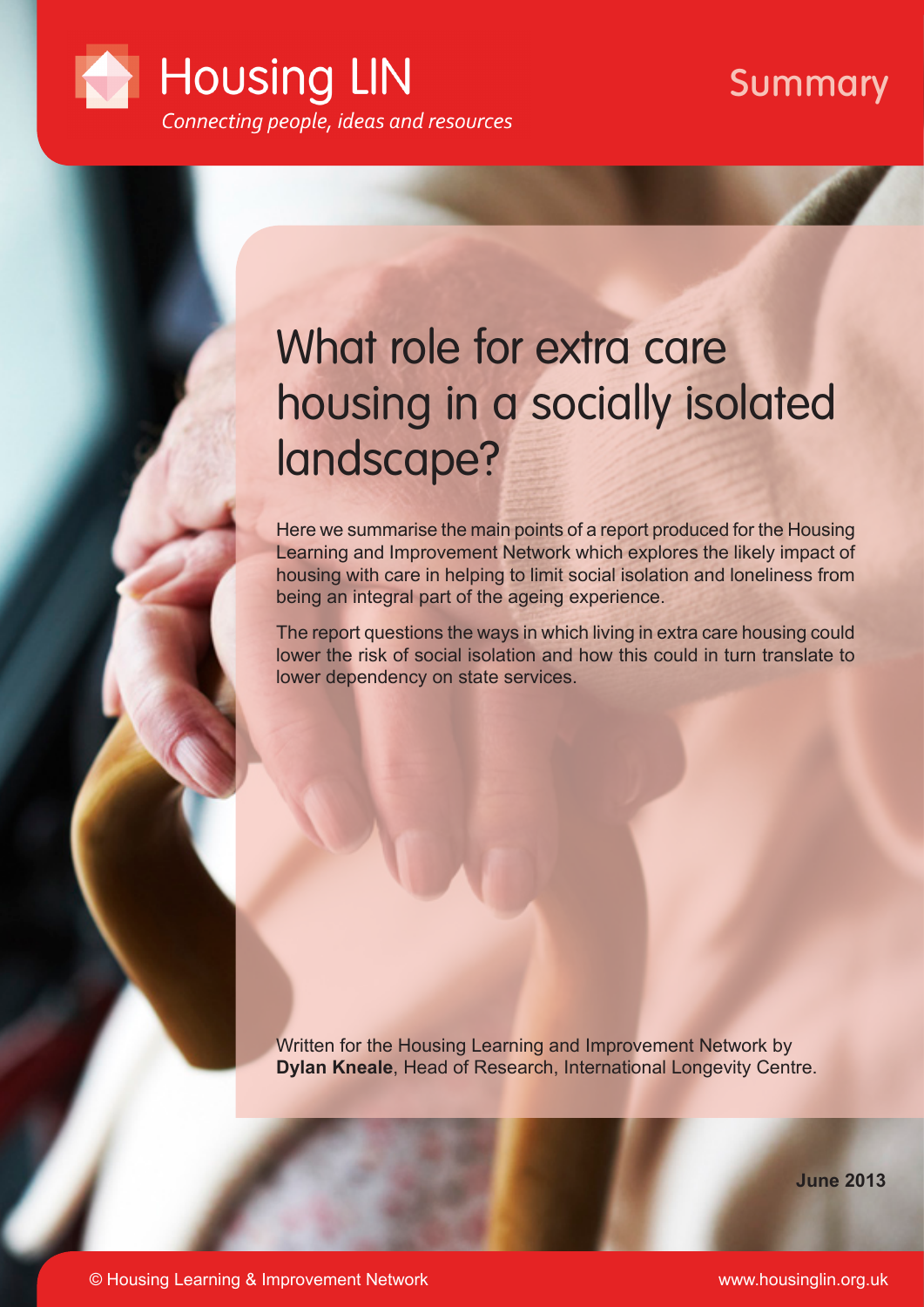## **Introduction**

Social isolation is an indicator of having poor quality or low density social networks – a form of social maladjustment that may stem from the exclusionary practices of others, but less commonly may reflect a personal desire for limited social contact. Loneliness is the subjective response to one's quality and/or density of social networks; being socially isolated is a direct risk factor for loneliness although not everyone who is socially isolated is lonely and vice versa. Social isolation and loneliness are emergent policy foci for the current government which views both as public health issues among older people. In January of this year, the Care Services minister Norman Lamb announced a duty on Local Authorities to measure loneliness and isolation:

*"For the first time we will be aiming to define the extent of the problem by introducing a national measure for loneliness. We will be encouraging local authorities, NHS organisations and others to get better at measuring the condition in their communities. Once they have this information, they can come up with the right solutions to address loneliness and isolation."* <sup>1</sup>

The announcement has been widely welcomed by many experts in the sector including the Campaign to End Loneliness, the Association of Directors of Adult Social Services and SilverLine.<sup>2</sup> There now exists an opportunity to shape the direction of policy, and make a case specifically for extra care housing as type of 'intervention' that could help lower levels of social isolation and loneliness.

<sup>1</sup> www.dailymail.co.uk/news/article-2261935/Loneliness-map-help-isolated-elderly-amid-concerns-effects-nations-health.html#ixzz2KWZbIijV

www.thesilverline.org.uk/about-the-silver-line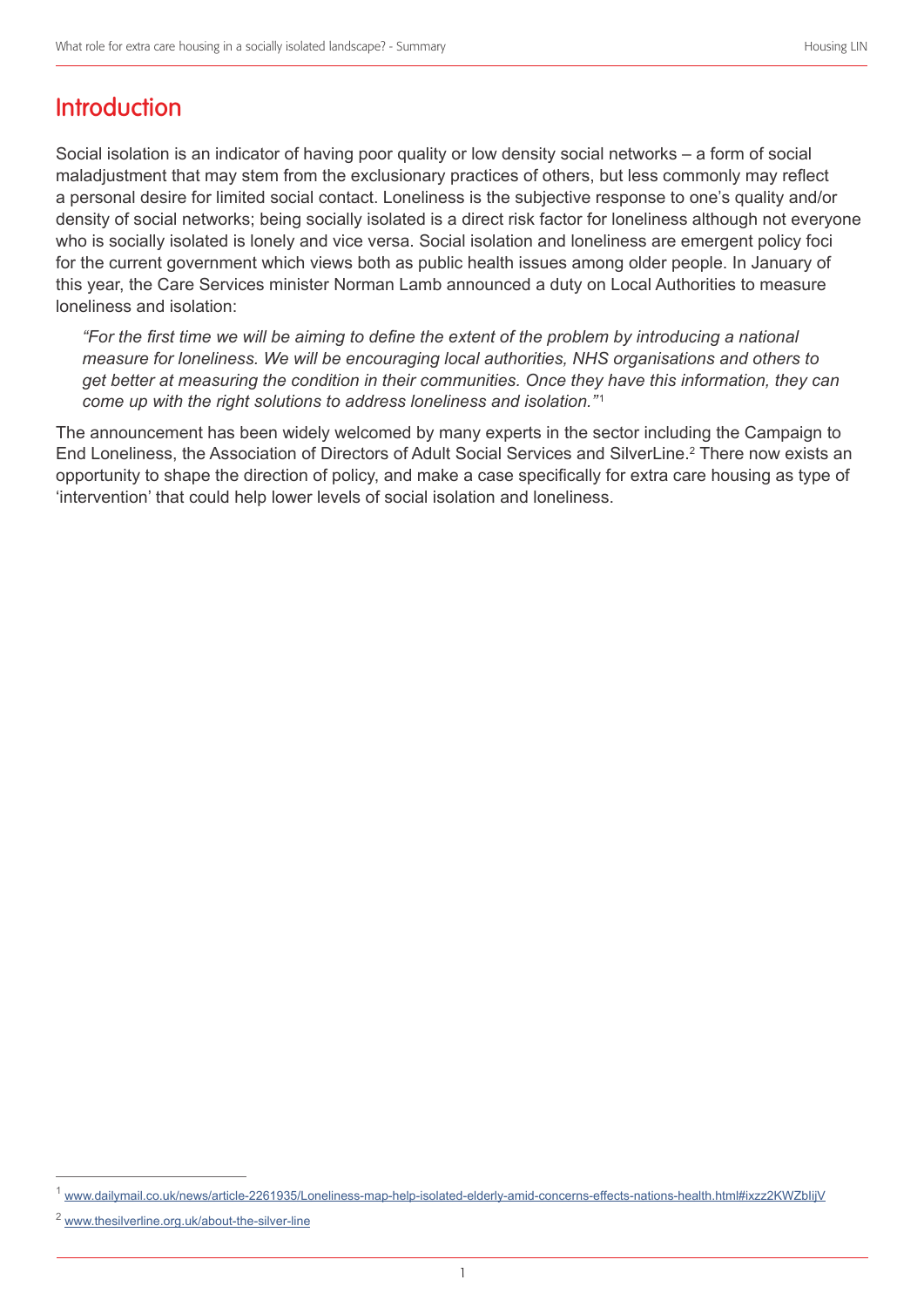## Loneliness as a public health problem and extra care housing as an intervention?

For older people who move to extra care housing, there is emerging evidence that social lives and relationships strengthen, consequently lowering the risk of loneliness. Callaghan and colleagues' (2009) present findings from one of the most indepth studies explicitly examining the impact of living in extra care housing on social wellbeing, and provides compelling evidence as to its efficacy.<sup>3</sup> They found that after twelve months of living in extra care, many residents reported that they had come to view new friends and neighbours at schemes as sources of social support, with 42% reporting that they would turn to friends in extra care housing for advice and help respectively, and 17 per cent reporting that they would turn to friends on the scheme for advice. However, apart from a handful of key studies $4$ , there is a dearth of literature that examines the impact of living in extra care housing specifically on social isolation and loneliness - the question of exactly how housing with care can affect levels of social isolation and loneliness is relatively unexplored.

### How could living in extra care reduce loneliness?

*'I think more people should know about [extra care housing]. ... It's far better than sitting by yourself. We get together and talk about all sorts of things, and there's entertainment. ...And there's always somebody around you; there's people next door, even if you can't hear them, you know there's somebody in the rooms. And you've got a bell on there to push if you need anybody. No, it couldn't be better.'*

(Scheme resident, taken from Callaghan et al. (p14))

In Figure 1, we group the possible ways in which extra care housing could help to lower or offset social isolation and consequent loneliness into five groups. These are:

**(i) Ethos**: We group the ethos underlying extra care housing as being one set of explanatory factors for the role of extra care housing in lowering levels of social isolation and loneliness. Here we include the ambition of extra care being a home for life, independence, homeliness and flexible care as being underlying pathways through which living in extra care can lower levels of social isolation.

**(ii) Design**: Design factors, here, refer to the way in which extra care housing units are constructed, to the presence of facilities onsite, to the presence of communal areas within schemes, and also the way in which the immediate internal environment is designed, including the incorporation of new "care ready" technology.5

**(iii) Activities**: Activities are a crucial way that older people can build and maintain social networks with other residents, staff, and others beyond extra care. In extra care schemes, typically these include a wide selection of organised activities. However, even more mundane activities can become important sources of social interaction for residents.

**(iv) Community**: We group factors pertaining to the diversity of residents and staff, and the roles of staff and residents in creating and maintaining harmonious, inclusive and vibrant schemes under the grouping of 'community' factors. Virtually all studies on social wellbeing in extra care and similar developments describe the way in which staff in particular take steps to support residents to develop and strengthen social relationships.

**(v) Improved Health/ Functional Ability**: Here we group factors that describe the way in which living in extra care housing can help support better health outcomes, such as a lower levels of hospitalisation or slower functional decline, which can in turn enable residents to better maintain (and build) their social connections.

We also present a case study illustrating these pathways in Figure 2.6

<sup>3</sup> Callaghan, L., Netten, A. and Darton, R. (2009) *The Development of Social Well-being in New Extra Care Housing Schemes*. York: Joseph Rowntree Foundation

<sup>4</sup> For example Pannell, J., Blood, I., Copeman, I. (2012) *Affordability, choices, and quality of life in housing with care*. York: JRF; Croucher, K., Bevan, M. (2012) *Promoting supportive relationships in housing with care*. York: JRF; Callaghan et al. (2009) Ibid

<sup>&</sup>lt;sup>5</sup> Best, R and Porteus, J. (2012) *Housing our Ageing Population: Plan for Implementation.* All Party Parliamentary Group on Housing and Care for Older People

<sup>&</sup>lt;sup>6</sup> Case study kindly provided by Knowsley council's extra care housing commissioning team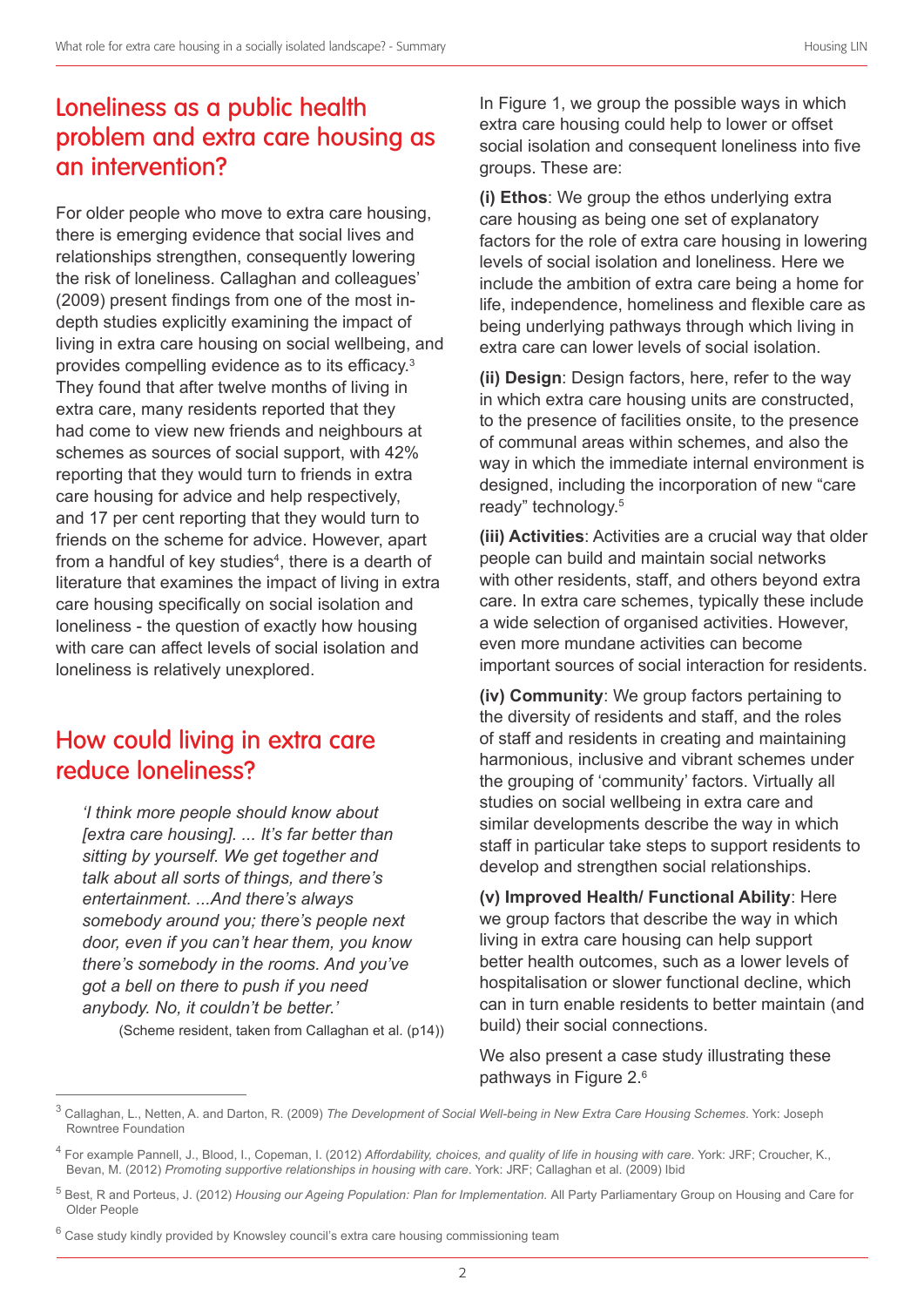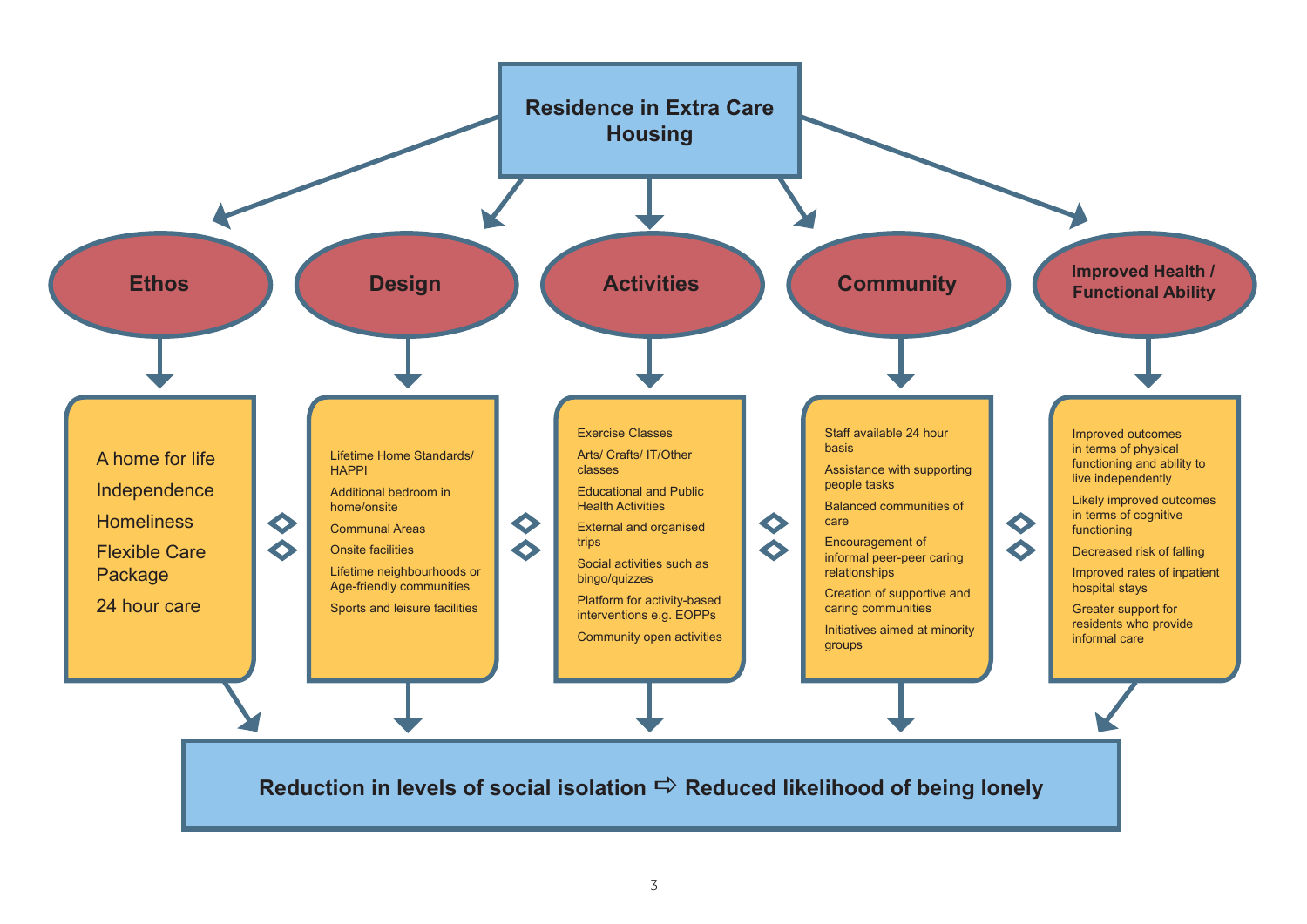

Matthew was very reluctant at first but within a few weeks he had met and become friends with other residents within the scheme. He attended the Christmas dinner put on by the residents within the scheme, it was the first time he had spent Christmas day with people for over ten years. Matthew now calls the numbers in bingo and attends all Tenant Meetings. Matthew states that he now feels that he has friends that he likes to spend time with and help out and become part of the community.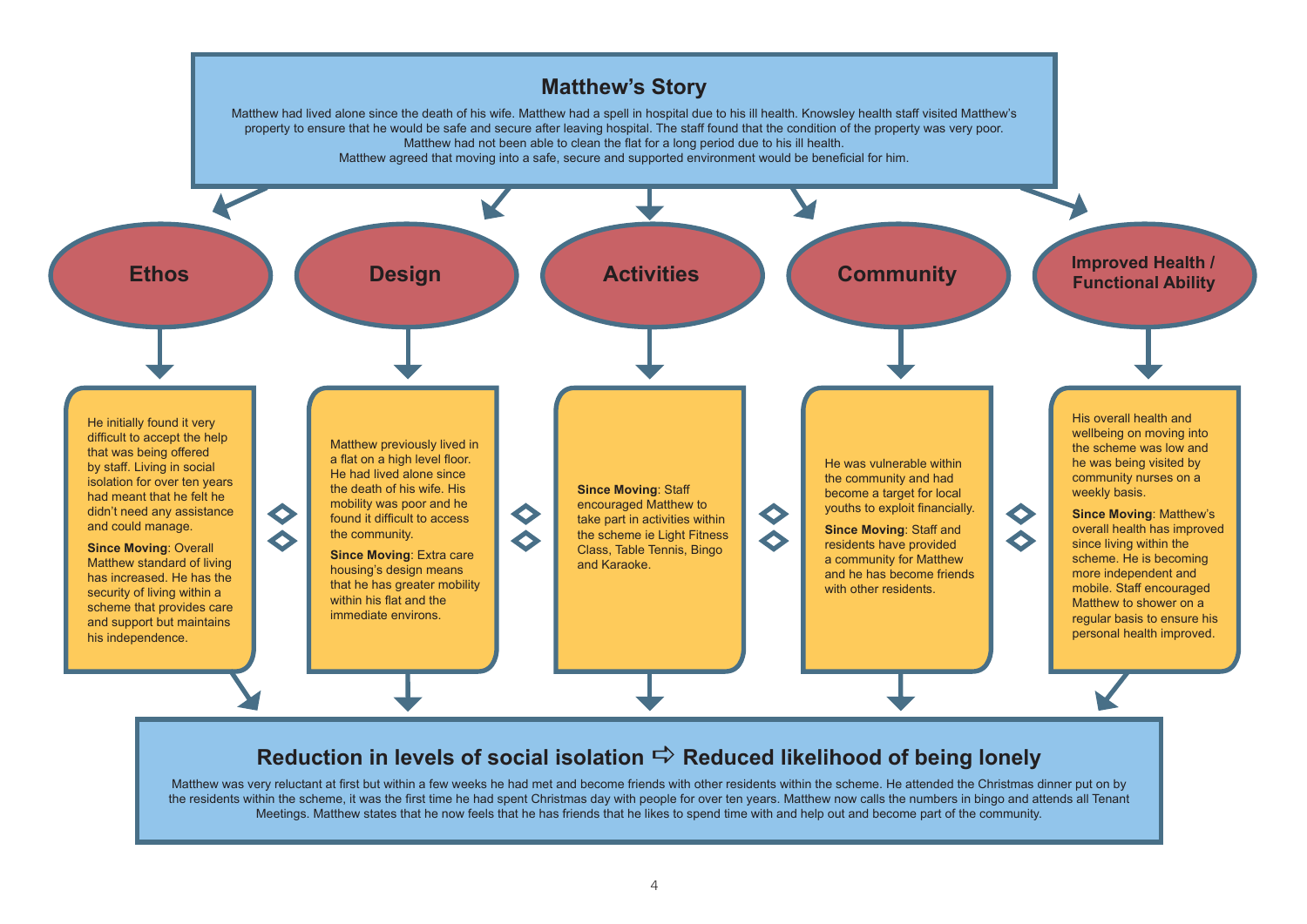## Future changes and challenges to the role of extra care housing in lowering social isolation

Extra care housing may have an impact on reducing levels of social isolation, although current and future challenges and changes may compromise this role. Potential solutions are also outlined in the main report. In short:

#### 1 Maintaining balance of care needs

Typically, developers and managers aim for equal proportions of residents with low, moderate and high care needs; with part of the rationale for maintaining this balance being the fostering of a vibrant and active community.<sup>7</sup> Indeed, the reduction in social isolation and loneliness has been attributed in part to the development of mixed dependency communities. Due to an overall shortage of extra care housing, many providers and managers are facing challenges in maintaining a balance of care needs across schemes. Schemes may find increasing levels of conflict, isolation and loneliness for those with higher support needs in environments where other residents are unhappy with the profile of residents' needs. Schemes may also find it difficult to replicate the peer caring relationships that develop between those with higher and lower support needs without sufficient numbers of residents with lower support needs.

#### 2 Keeping the innovation momentum

Extra care housing has now become a platform for innovative practice in reducing social isolation and loneliness – many of these innovations are specific to individual providers, or even in some cases, specific schemes. The challenge in keeping the momentum in innovation is three-fold: (i) firstly in ensuring that innovations are effectively evaluated and that learning points are collected; (ii) secondly, developing and implementing innovative approaches requires funding and the allocation of resources; (iii) ensuring that good practice in lowering levels of social isolation and loneliness is effectively communicated across the sectors.

#### 3 Leaving it too late

A failure to attract 'younger' older people to extra care housing can create more socially isolated communities. This can affect both the balance of care needs, but it can also lead to increased feelings of isolation and loneliness among those who do move at a 'younger' age, who may find themselves surrounded by neighbours who they feel that they have little in common with and that belong to another generation.

#### 4 Outreach and Overcoming the Barriers in Moving

It could be argued that those who are socially isolated and lonely in general purpose housing are those least likely to move into extra care housing in the first place. Without strengthened outreach activities, this situation may continue as the status quo. Living in extra care housing could have the most substantial effect in reducing social isolation and loneliness among individuals who are initially more likely to experience social isolation or loneliness.

#### 5 Big Society

The Big Society represents devolution of powers from central government to the hands of local people and voluntary groups. This includes enabling members of the public to join together and run services and the development of community hubs as shared spaces for activities and engagement, including intergenerational activities. The challenge for extra care housing is to be able to play a full part in providing shared spaces for residents and the wider community, and to enable the delivery of services within these spaces, which can help to lower levels of social isolation among residents through integrating extra care schemes into the wider community.

#### 6 Ensuring a diversity of available tenures and affordable housing

Many housing providers aim to provide a mixture of units of different tenures within schemes to ensure that extra care housing communities are representative of the diversity of wider general purpose housing. Furthermore, planning

 $^7$  Darton, R., Bäumker , T., Callaghan, L., Holder, J., Netten, A., Towers, A. (2012) The characteristics of residents in extra care housing and care homes in England. *Health and Social Care in the Community*. 20(1):87-96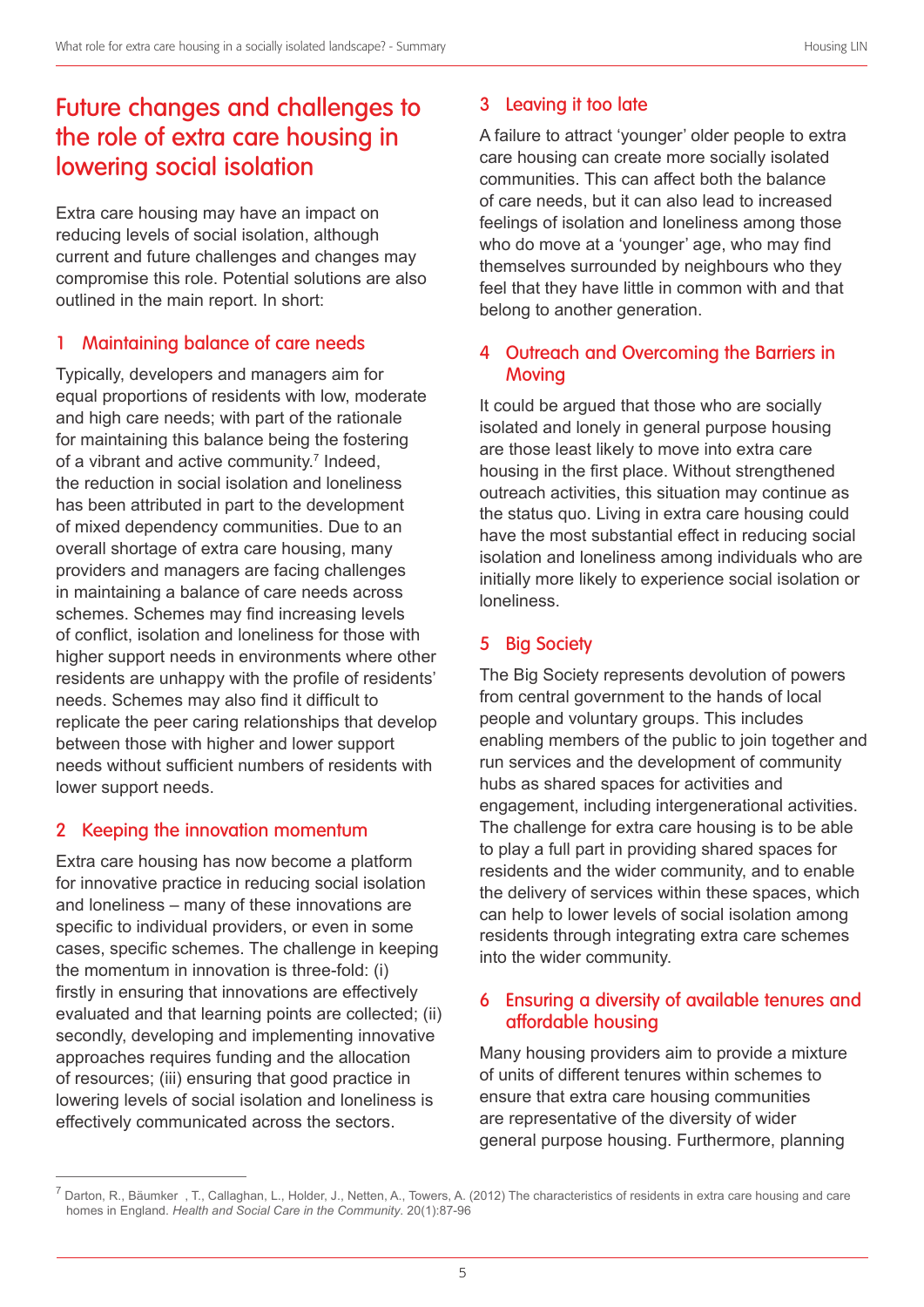guidance actively supports creating mixed tenure communities of all kinds, which could suggest mixed tenure extra care communities may be more numerous in the future. However, these vary in terms of success in creating harmonious communities, and divisions can occur in terms of community dynamics based on tenure type, leading to some older people facing social isolation and loneliness.<sup>8</sup>

There is also the increasing challenge in providing extra care housing that is affordable for older people, particularly those who are not affluent, but who also do not qualify for means tested benefits:

*"We have a particular concern about the 'nearly poor' i.e. those older people who are just above the benefits threshold but have limited income even if they are (modest) home owners. Rising costs within HWC (Housing with Care) may mean that this group are either priced out of HWC if they are not eligible for any benefits or they simply see HWC as an option that they can't afford".*

Response of an Extra Care Commissioner, taken from Copeman and Pannell (2012).<sup>9</sup>

Older people across all income groups should be able to access extra care housing simply from a perspective of equality and fairness. An inability to access extra care housing may place some older people at risk of social isolation and loneliness through either inappropriate movements to unsuitable housing or through remaining in less suitable forms of general purpose housing with little ability to develop or maintain their social networks. Within extra care housing environments, a lack of provision of affordable housing within schemes can only lead to less diverse social environments where the opportunity to build meaningful social connections is reduced.

#### 7 Inability to meet diverse client needs

As the composition of the older population diversifies in terms of interests, ethnicity, marital status, living arrangements, religion, to name but a few, it may become more challenging to provide environments that minimise social isolation and loneliness for all residents.

#### 8 Funding climate

The current funding climate of austerity is one in which developers and commissioners are looking for ways of creating efficiencies. Some may be rightly questioning whether all elements of communality in extra care housing schemes are necessary and actually work. However, although such questions are timely and justified, changes to the model should not be implemented without a deeper understanding and further research of how the different constituent elements of extra care housing improve outcomes in terms of social isolation and loneliness, in addition to a broader set of outcomes.

#### 9 Opportunities and challenges in the Care and Support Bill

The new Care and Support Bill is currently, at the time of writing, being debated in the House of Lords, with many of the details yet to be confirmed. From the perspective of extra care housing and its potential role in reducing social isolation and loneliness, the Care and Support Bill offers opportunities and challenges. The focus of the Bill on the wellbeing of older people, expressed in part through an emphasis on personal budgets that could theoretically allow older people access to services that transcend traditional forms of social care (but will still improve social care outcomes and wellbeing), represents good news for both the extra care housing model and the challenge in reducing social isolation. However, there remain issues with the Bill. These include challenges around the eligibility of older people to access social care as well as deciding an appropriate threshold level of wealth (including housing wealth) at which older people would have to pay for their own care. It is also unclear whether specialist housing for older people would be exempt from such a calculation. In addition, other critiques have also been levelled at the Bill and in particular, the Bill is said to lack focus on prevention. In addition, clause 3 of the Bill places a duty on Local Authorities to carry out integration of services. However, policy-makers have resisted calls for this integration to be prescriptive on including housing as a joined up service with social care, despite

 $8$  Evans, S. (2009). 'That lot up there and us down here': social interaction and a sense of community in a mixed tenure UK retirement village. *Ageing and Society*, 29(2), 199

<sup>9</sup> Copeman, I., Pannell, J. (2012) *Can self-funders afford housing with care? A guide for providers and commissioners*. London: Housing Learning and Improvement Network. www.agenda-efa.org.uk/site/wp-content/uploads/2013/01/HLIN\_JRF\_Affordability\_Guide.pdf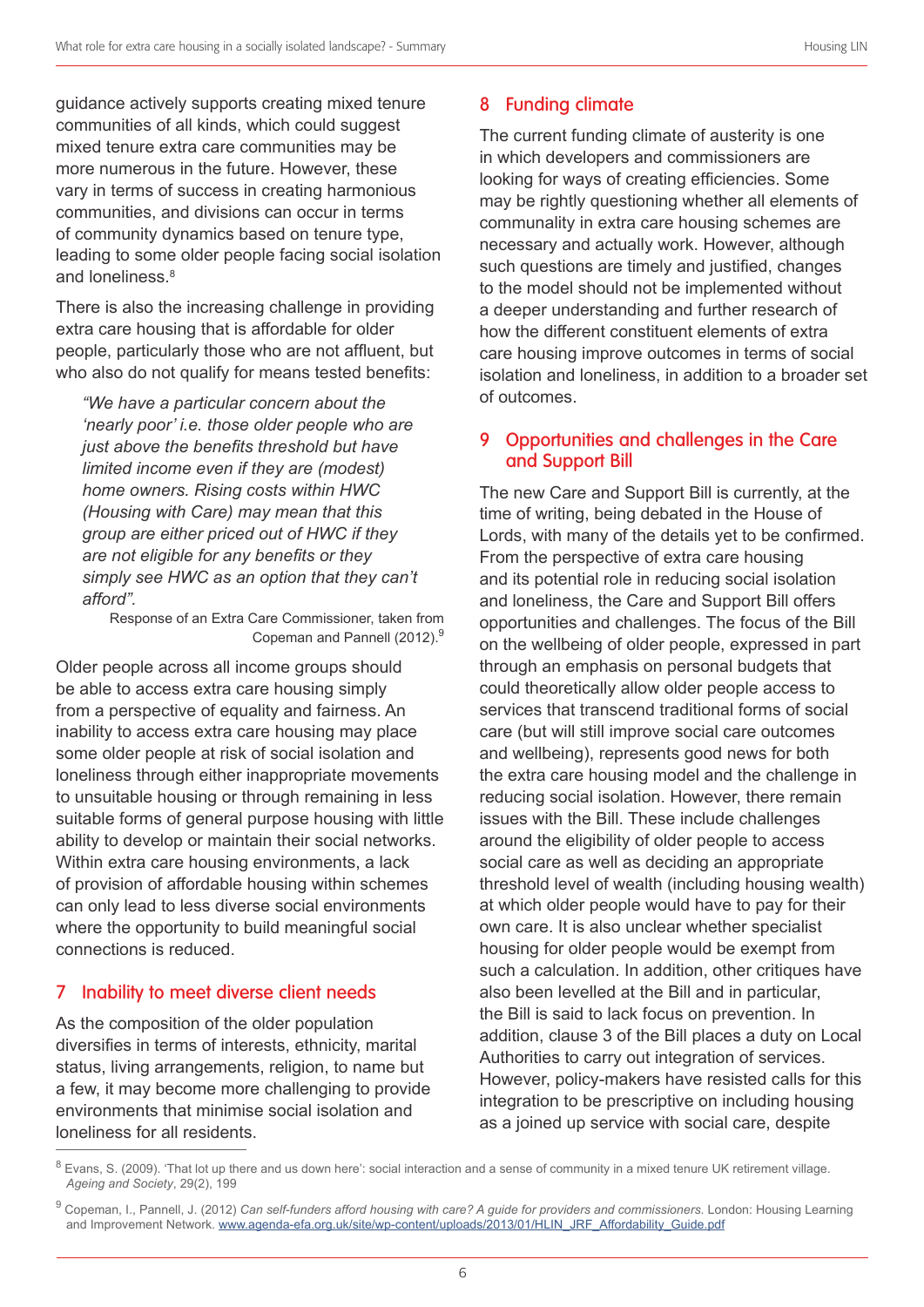many calls to do so, stating that such a prescription would stifle innovation among Local Authorities. Such a response is somewhat unconvincing, but does throw down the gauntlet to those interested in promoting the benefits of extra care housing to produce localised evidence of the benefits on older people's outcomes in terms of social care, health and wellbeing.

#### 10 Capitalising on the current landscape

Intuitively many, if not all, of the pathways outlined earlier through which living in extra care housing could lower the risk of social isolation and loneliness are plausible. Additionally, there is emerging (although not currently conclusive) evidence that extra care housing is associated with better social wellbeing, which is likely to positively impact social isolation and loneliness. However, we remain largely ignorant of which constituent ingredients of extra care housing lead to better social isolation and loneliness outcomes for older people, the magnitude of these associations, the variation across scheme types and funding models, and the way in which resident characteristics interact with these to produce different outcomes. At the moment, we are in a position only to suggest the frameworks through which these associations could exist, although we are unable to quantify (or qualify) these pathways in more concrete terms. In the absence of a more extensive body of evidence, it is challenging for the model to capitalise on the policy interest in reducing levels of social isolation.

## Conclusions and summary

In this report, we outlined some potential ways in which living in extra care housing could help to lower levels of social isolation (reducing the risk of loneliness) and summarised these under the broad categories of: (i) ethos; (ii) design; (iii) activities; (iv) community; and (v) improved health/mobility. We illustrated the way in which all of these factors can come together to improve resident outcomes in terms of social isolation through case studies. Matthew's story, for example, highlighted the way in which the extra care housing environment: (i) enabled him to better access facilities and maintain social relationships through incorporating **design** features that help facilitate older people's mobility, (ii) enabled him to maintain his autonomy but not at the risk of social isolation, through an **ethos** that includes independence (iii) helped him **to improve his health** and mobility allowing him to better maintain his social relationships and develop new social ties (iv) offered a range of **activities** that allowed him to develop new social networks (v) offered a supportive **community** where staff were experienced in helping to broker social relationships, particularly among those who might usually have difficulty with 'fitting in'.

However, what we have presented here is merely a starting point. If the extra care housing model is to be made available to greater numbers of older people, confirming its usefulness to policymakers as an intervention in the emerging health and social care debates is essential. Proving the effectiveness of extra care housing in lowering levels of social isolation and loneliness is, however, a task for both private and non-profit providers; in doing so this will show that extra care is not only good for physical health, it's also a fun place to live. At the moment it is highly likely that extra care housing is good for social isolation and loneliness – but will health policy-makers take us at our word?